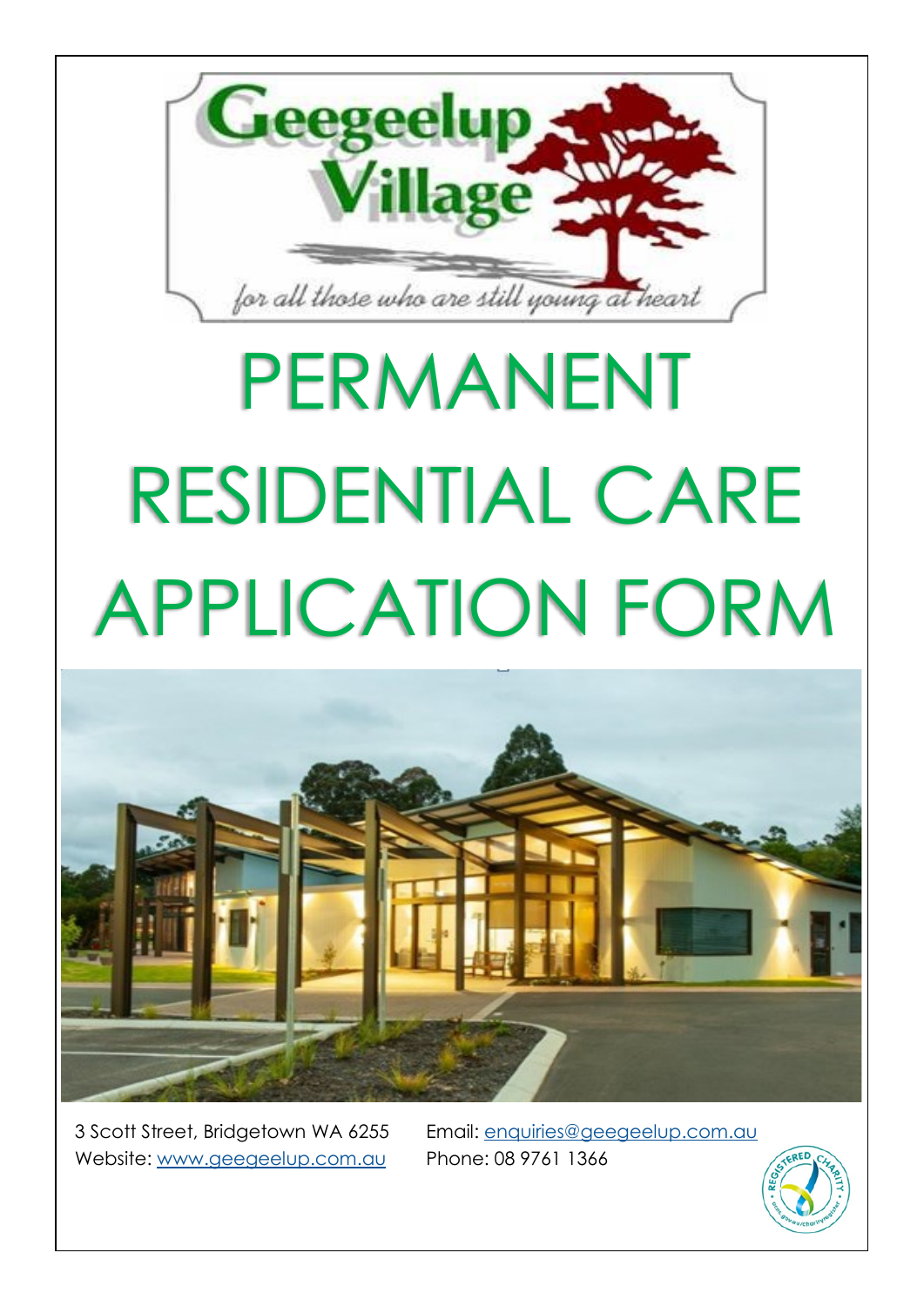#### **1. PERSONAL DETAILS**

| 2. NOMINATED CONTACT                                                                                                                                           |                                                                                   |
|----------------------------------------------------------------------------------------------------------------------------------------------------------------|-----------------------------------------------------------------------------------|
|                                                                                                                                                                | Contact me on the above details for all correspondence &/or communication OR      |
| communication                                                                                                                                                  | Contact my nominated representative (see below) for all correspondence &/or       |
| <b>Nominated Contact details:</b>                                                                                                                              |                                                                                   |
|                                                                                                                                                                | Name: Name:                                                                       |
|                                                                                                                                                                |                                                                                   |
|                                                                                                                                                                |                                                                                   |
|                                                                                                                                                                |                                                                                   |
|                                                                                                                                                                |                                                                                   |
| <b>3. PREFFERED DOCTOR</b>                                                                                                                                     |                                                                                   |
|                                                                                                                                                                |                                                                                   |
|                                                                                                                                                                |                                                                                   |
|                                                                                                                                                                |                                                                                   |
|                                                                                                                                                                |                                                                                   |
| <b>4. ADDITIONAL DETAILS</b>                                                                                                                                   | Have you had an ACAT Comprehensive assessment? $YES$ $\Box$ NO $\Box$             |
|                                                                                                                                                                |                                                                                   |
| Income Assessment? YES NO                                                                                                                                      | Have you lodged a Permanent Residential Aged Care Request for a Combined Assets & |
| IF YES please attach a copy of ONE of the following:                                                                                                           |                                                                                   |
| (1). Completed application;<br>(2). Letter from Dept of Human Services (DoH); OR<br>$(2)$ $\Gamma$ $\approx$ $\approx$ $\approx$ $\approx$ $\approx$ $\approx$ |                                                                                   |

(3) Financials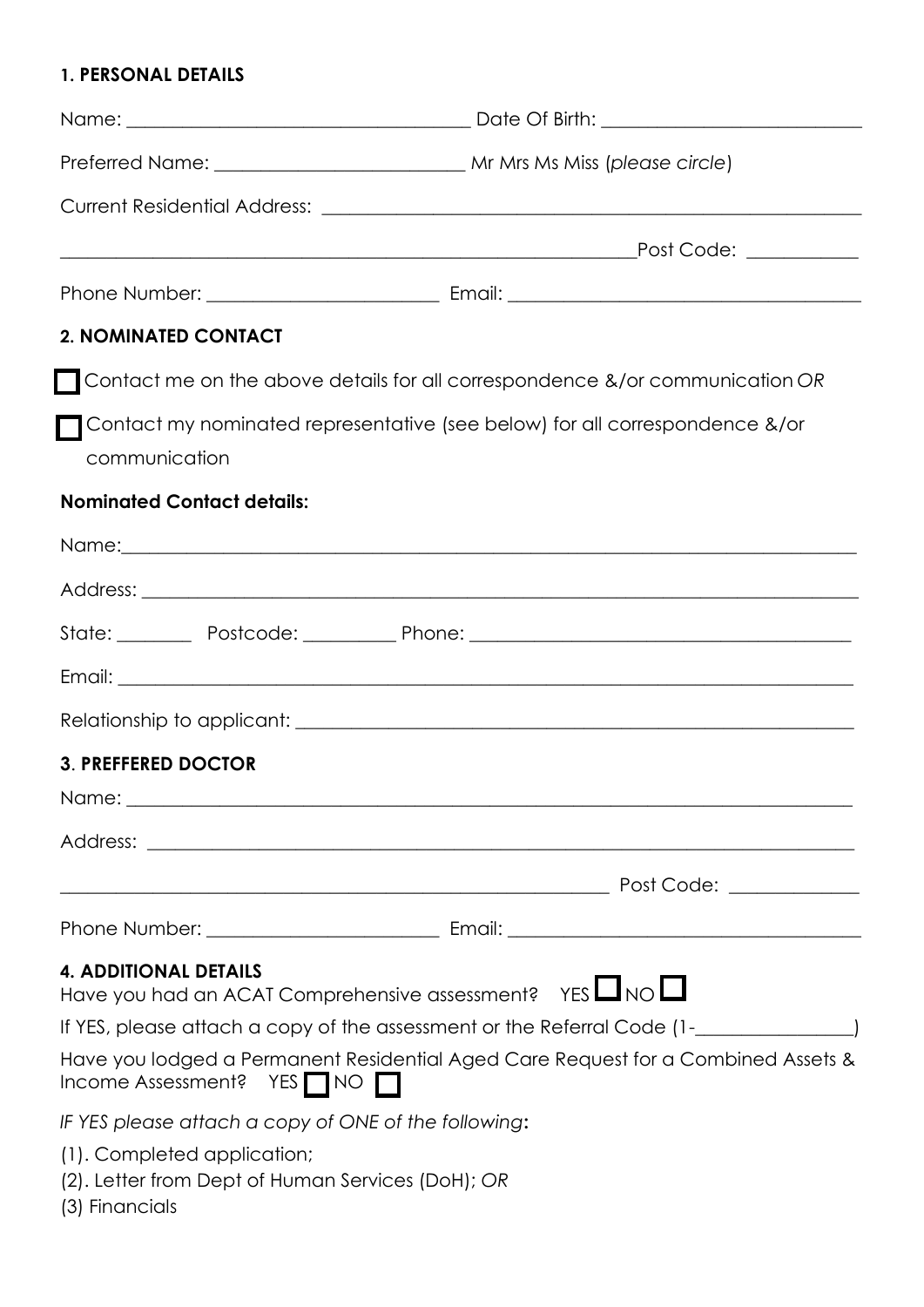### Continued from over page

|                            |                                                                            | Pension type: please circle FULL, PART, DVA, CENTRELINK, OTHER                                                                                                                                                                       |
|----------------------------|----------------------------------------------------------------------------|--------------------------------------------------------------------------------------------------------------------------------------------------------------------------------------------------------------------------------------|
|                            |                                                                            |                                                                                                                                                                                                                                      |
|                            |                                                                            |                                                                                                                                                                                                                                      |
|                            |                                                                            | 5. APPOINTED ENDURING POWER OF ATTORNEY: $\Box$ YES $\Box$ NO                                                                                                                                                                        |
|                            |                                                                            |                                                                                                                                                                                                                                      |
|                            |                                                                            |                                                                                                                                                                                                                                      |
|                            |                                                                            | ,我们也不能在这里的时候,我们也不能在这里的时候,我们也不能不能不能不能不能不能不能不能不能不能不能不能不能不能不能。""我们不能不能不能不能不能不能不能不能不能                                                                                                                                                    |
|                            |                                                                            |                                                                                                                                                                                                                                      |
|                            |                                                                            | Email: <u>Alexandre Communication of the Communication of the Communication of the Communication of the Communication of the Communication of the Communication of the Communication of the Communication of the Communication o</u> |
|                            |                                                                            |                                                                                                                                                                                                                                      |
| Joint with (if applicable) |                                                                            |                                                                                                                                                                                                                                      |
|                            |                                                                            |                                                                                                                                                                                                                                      |
|                            |                                                                            |                                                                                                                                                                                                                                      |
|                            |                                                                            | <u> 1989 - Johann Stoff, amerikansk politiker (d. 1989)</u>                                                                                                                                                                          |
|                            |                                                                            |                                                                                                                                                                                                                                      |
|                            |                                                                            |                                                                                                                                                                                                                                      |
|                            |                                                                            |                                                                                                                                                                                                                                      |
|                            |                                                                            |                                                                                                                                                                                                                                      |
|                            |                                                                            | 6. APPOINTED ENDURING POWER OF GUARDIANSHIP: VES NO                                                                                                                                                                                  |
|                            |                                                                            |                                                                                                                                                                                                                                      |
|                            |                                                                            |                                                                                                                                                                                                                                      |
|                            |                                                                            |                                                                                                                                                                                                                                      |
|                            |                                                                            | State: Postcode: Prome: Phone: Phone: 2008 Phone: 2008 Phone: 2008 Phone: 2008 Phone: 2008 Phone: 2008 Phone: 2008 Phone: 2008 Phone: 2008 Phone: 2008 Phone: 2008 Phone: 2008 Phone: 2008 Phone: 2008 Phone: 2008 Phone: 2008       |
|                            |                                                                            | Email: <u>Alexander Alexander Alexander Alexander Alexander Alexander Alexander Alexander Alexander Alexander Alex</u>                                                                                                               |
|                            |                                                                            |                                                                                                                                                                                                                                      |
| Joint with (if applicable) |                                                                            |                                                                                                                                                                                                                                      |
|                            |                                                                            |                                                                                                                                                                                                                                      |
|                            |                                                                            |                                                                                                                                                                                                                                      |
|                            | the control of the control of the control of the control of the control of |                                                                                                                                                                                                                                      |
|                            |                                                                            |                                                                                                                                                                                                                                      |
|                            |                                                                            |                                                                                                                                                                                                                                      |
|                            |                                                                            |                                                                                                                                                                                                                                      |